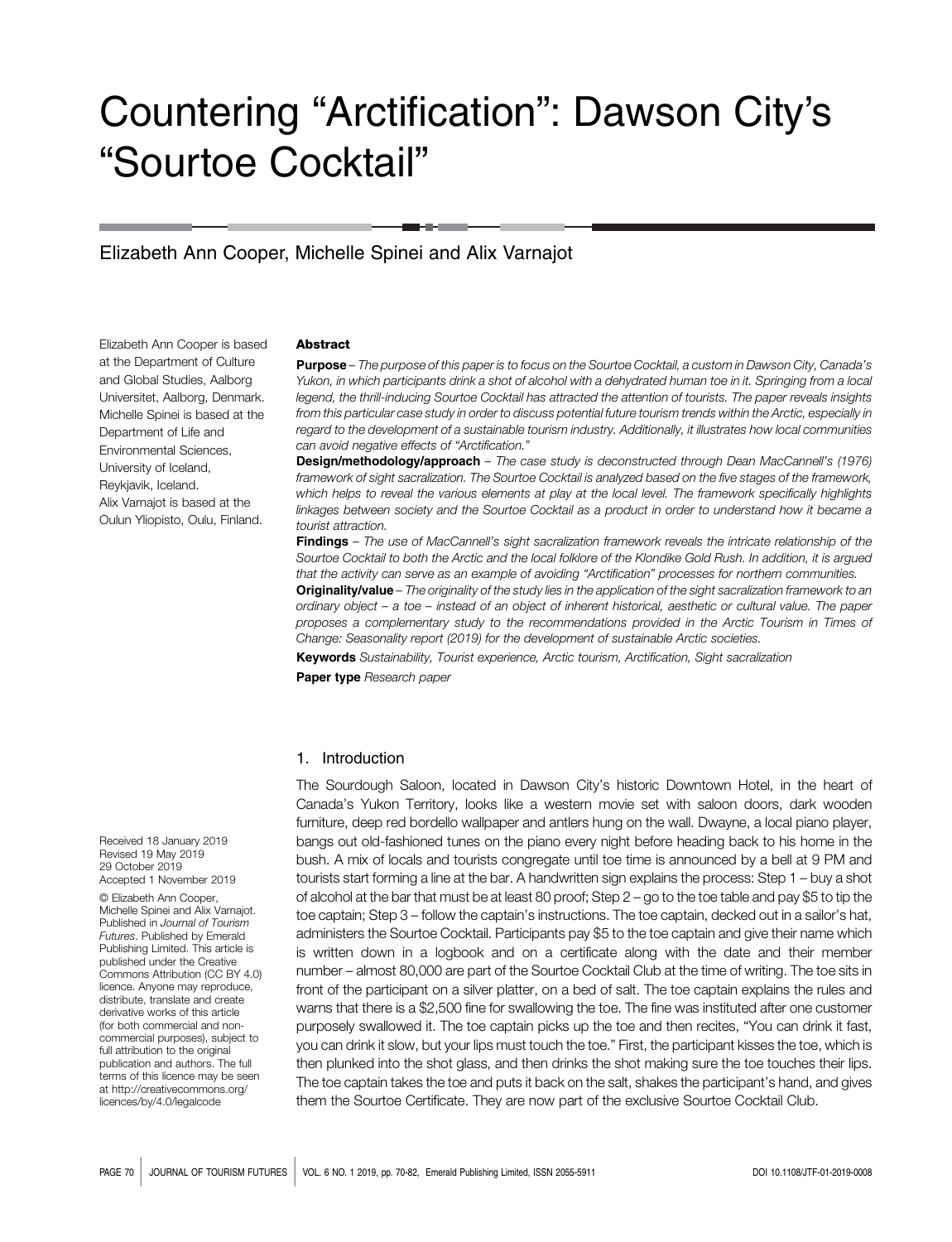In recent decades, tourism has become a major reason for human presence in the Arctic (Grenier, 2007; Palma et al., 2019; Stewart et al., 2005), although the first tourists started to explore the circumpolar North more than 200 years ago (Maher, 2017; Stonehouse and Snyder, 2010). Tourism in the Arctic is growing (Hall and Saarinen, 2010; Maher, 2017) and in this context, tourism in the Yukon is also flourishing (Hull et al., 2017). In 2017, the estimated number of overnight stays in the Yukon Territory was approximately 334,000, representing a growth of 2.5 percent compared to 2016 and of 21 percent compared to 2013 (Yukon Government, 2017). Today, Dawson City is the second-most populated Yukon settlement, with approximately 1,400 inhabitants (Statistics Canada, 2016). Once the epicenter of Yukon's economy due to the Gold Rush, Dawson City is now at the periphery of the Yukon, and on a larger scale, of Canada. The Downtown Hotel has served the Sourtoe Cocktail since the 1970s. Nevertheless, it truly became a tourist attraction in 2011 with the creation of the Sourtoe Certificate, which recognized successful entry into the Sourtoe Cocktail Club.

The goal of this paper is to explore, on a conceptual level, one specific example of a product turned into a tourism attraction, located in the Arctic, namely the Sourtoe Cocktail in Dawson City, Yukon Territory. This example is deemed to be worthy of study because it is not a typical example of "Arctic tourism," and because its deconstruction reveals intricacies and connections to alternative trends in tourism in the Arctic. The deconstruction of this case complements recent developments around the concept of "Arctification." Arctification was first mentioned by Sverker Sörlin, from KTH Royal Institute of Technology, and can be defined as "a social process creating new geographical images of the North of Europe as part of the Arctic" (Müller and Viken, 2017, p. 288). The process typically occurs along with stereotypically "Arctic" imagery related to winter and snow (Rantala et al., 2019). Areas that are peripheral to the Arctic become perceived, especially from an outsider's perspective, as Arctic through the use of reinforced imaginaries. The imagery depicts the Arctic as a homogeneous, empty wilderness, empty of people (Hansson, 2015; Loftsdóttir, 2015). In a report entitled Arctic Tourism in Times of Change: Seasonality, Rantala et al. (2019) argued that the process of Arctification is evident within the tourism industry in Northern Europe. This has significant implications for the future of tourism in the North, particularly with regard to sustainability challenges. Although the Sourtoe Cocktail is located in North America, we believe its analysis can provide an alternative perspective for the future of tourism in the European North context.

Our analytical framework is based on insights from the Sourtoe Cocktail attraction case study, which is deconstructed using Dean MacCannell's (1976) five stages of sight sacralization. Rather than analyzing the attraction in its entirety, the framework is applied to the main element of the Sourtoe Cocktail, namely the toe that is dropped in the alcohol. The paper is structured according to the five stages of MacCannell's sight sacralization: naming, framing and elevation, enshrinement, mechanical reproduction and social reproduction. In the discussion section, we deepen our findings through a conflation with the sight sacralization framework, and then we bring to light the connections between our case and the Arctification of the tourism industry in the North. We finally use our findings to complement and expand existing discussion about the trend of Arctification.

# 2. From a product to an attraction: sight sacralization of the Sourtoe Cocktail

There are many frameworks available in the field of tourism studies that can act as a tool through which to deconstruct and understand tourism phenomena. The application of Leiper's (1979) framework of interconnecting geographical, human and industry elements as well as Butler's (1980) lifecycle of a tourism destination would certainly open up our case to interesting discussion. In selecting MacCannell's sight sacralization for the Sourtoe Cocktail, we have settled on a framework that is both applicable to our case and that reveals a unique interplay between stakeholders.

MacCannell's (1976) theory of sight sacralization aims to locate tourism attractions in their sociological and anthropological contexts (Forristal et al., 2011), and thus reveals the role of society in underlining the importance and authenticity of an attraction (MacCannell, 1976). This is done by breaking down the development of a tourism sight, site or object into the five distinct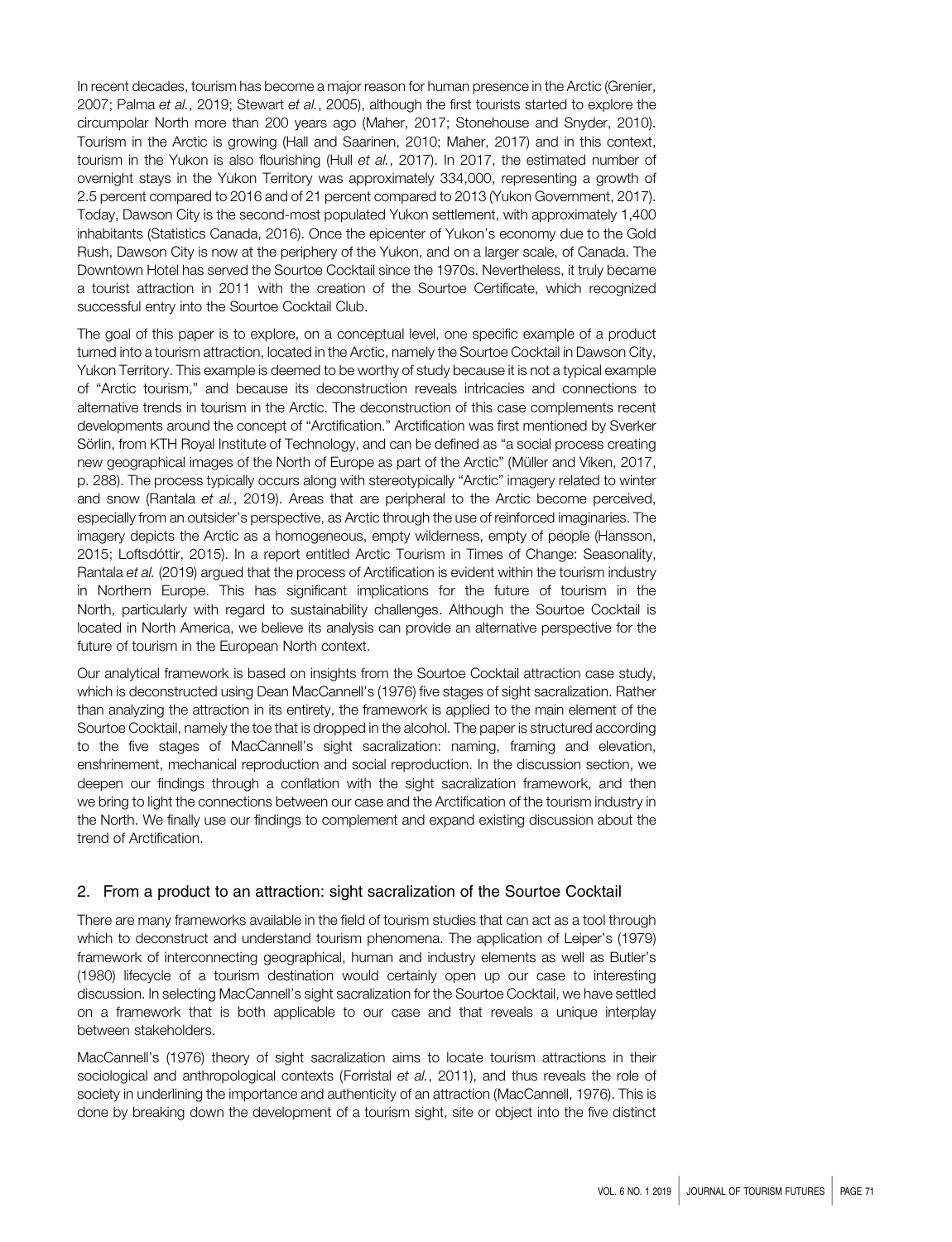phases already mentioned. Through deconstructing the timeline of a tourism attraction's development, MacCannell's framework highlights the importance of societal recognition in the reproduction of an attraction to its eventual success, popularity or status as a desired destination. It is argued that once an attraction has completed its journey through all five phases, it can be considered an attractive destination or successful attraction (Forristal et al., 2011).

Our application of MacCannell's framework to the case of the Sourtoe Cocktail is not as simple as using the framework to "test" whether or not the Sourtoe Cocktail can be considered a successful attraction according to MacCannell's criteria. Although the analysis will inevitably give an indication of how developed the attraction is, it is primarily a lens through which to tease out the peculiarities of the case. MacCannell's theory of sight sacralization is not all-encompassing and without criticism (Jacobsen, 1997; Löytynoja, 2008; Forristal et al., 2011); this paper, therefore, does not represent a comprehensive analysis of the phenomenon. It highlights original and creative qualities which are worthy of in-depth discussion, and which contribute to the broader discussion of where the future of Arctic tourism is heading. In addition, this originality and creativity is revealed by focusing on the toe itself as the "sight" or the "object" to be sacralized, rather than the activity of drinking the Sourtoe Cocktail.

#### 2.1 Phase 1: naming

The first stage of MacCannell's sight sacralization framework designates the differentiation of the sight from other potentially worthy-to-visit attractions (Löytynoja, 2008). According to MacCannell (1976, p. 44), a "great deal of work [for] the authentication of the candidate for sacralization" is required, including the recognition of values that turn the object into a sight worthy of attention and preservation (Fine and Speer, 1985). These values include aesthetics and historical and recreational significance (MacCannell, 1976).

The story of the toe dates back to the 1920s when two brothers, Louie and Otto Linken, were running whiskey to Alaska during the US Prohibition era. During a blizzard, Louie stepped through a patch of ice and soaked his foot. By the time they arrived at their cabin, Louie's foot was frozen. In order to prevent gangrene, the second brother, Otto, cut off his brother's toe and put it in a jar of alcohol which was stored in their remote cabin. The jar was forgotten about until 1971, when Captain Dick Stevenson found it exactly as the two brothers left it decades ago. Upon returning to Dawson City, Stevenson had the idea of serving alcohol with the toe dropped into it, and created the Sourtoe Cocktail in 1973. The strangeness of this idea set Stevenson apart and he quickly became a famous member of the Yukon's well-known colorful 5 percent; a bunch of exceptional and quirky characters who have significant influence on the Yukon's heritage and culture.

The Sourtoe attraction, therefore, partly finds its origins in the rough Arctic conditions and imaginaries. Indeed, the Arctic is often portrayed as a region with a harsh climate, frozen landscapes and extremely cold temperatures (Hall and Johnston, 1995; Hall and Saarinen, 2010; Saarinen and Varnajot, 2019) which requires bravery and courage (Varnajot, 2019) to enter. These representations are often created by outsiders for outsiders (Viken, 2013) and are the results of imaginaries conveyed by the epic tales of adventurers, popular myths, movies and TV shows (Fjellestad, 2016; Sæþórsdóttir et al., 2011).

In addition, the story of the Sourtoe Cocktail takes place in Dawson City, a city founded in 1896 in the midst of the Klondike Gold Rush. The city rapidly became the capital of the Yukon, and the largest Canadian city west of Winnipeg, and grew to be home to 25,000 inhabitants in 1898 at the height of the stampede (Coates and Morrison, 2005; Guest, 2012). The Klondike Gold Rush is intrinsic to the identity of Dawson City and is filled with representations of crowds of gold seekers rushing from San Francisco, Seattle or Vancouver and enduring cold and harsh conditions in mountainous environments (de la Barre, 2013; Morse, 2003). Although located about 750 km south of Dawson City, the dramatic photos of men and women climbing the Chilkoot Pass, depicting "an endless line of determined gold seekers, burdened with packs, heads cast downward, marching lockstep in single file up a precipitous snow-covered slope to the summit" of the Pass (Morse, 2003, p. 3) resonate in collective imaginaries. This episode of the Klondike Gold Rush is specific to the history of Northwestern Canada, but it is one of the many examples of expeditions, adventures or rushes that took place in the North. Even though the Sourtoe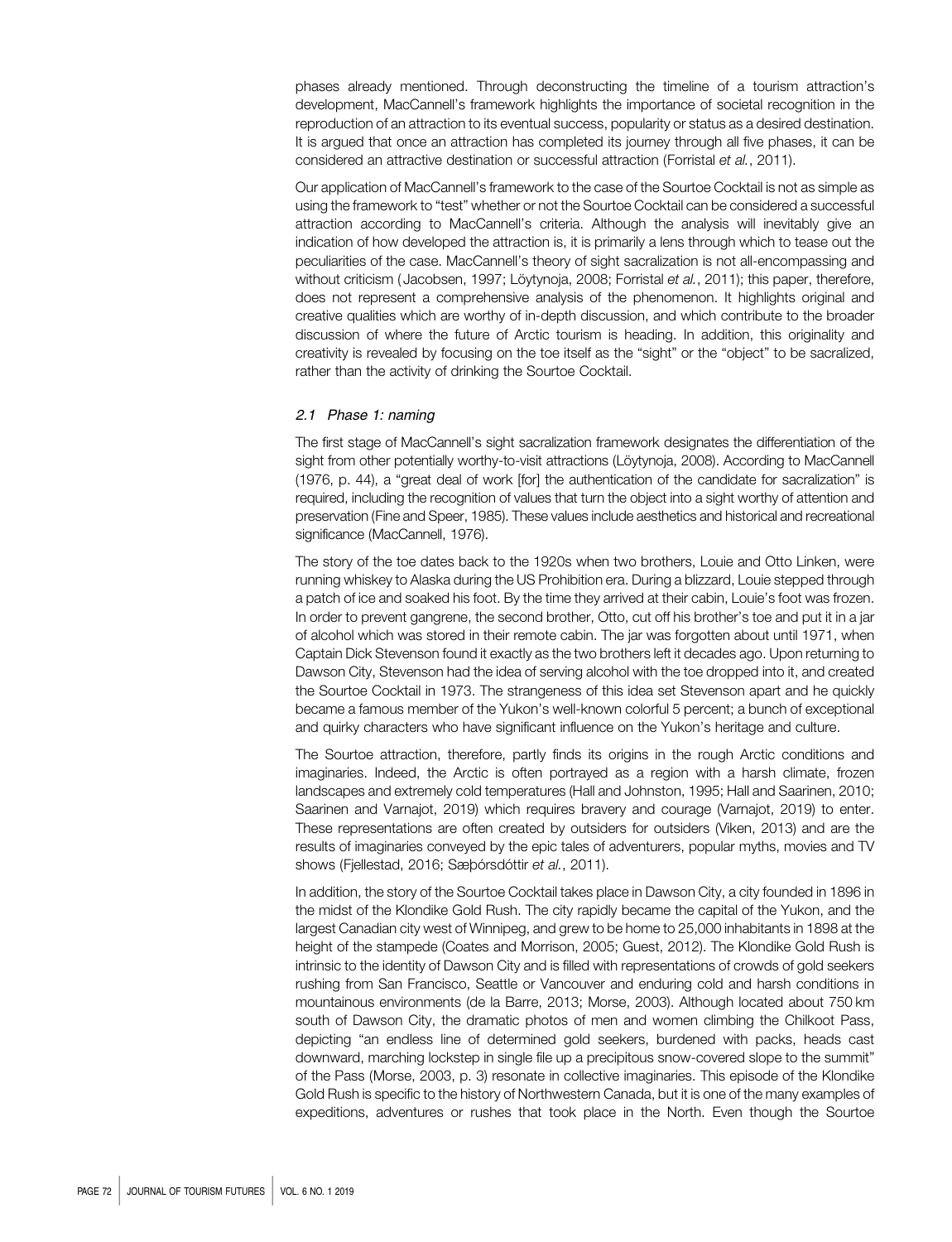Cocktail's story dates back to the 1920s, the attraction lies in this Gold Rush folklore, pertaining to extreme Arctic conditions.

The Sourtoe Cocktail is the result of mixing past imaginaries of the Klondike Gold Rush with representations of the Arctic, resulting in intertwined origins. The connection between the toe and the Arctic can be understood as a dual relationship. On the one hand, the story of the brother suffering frostbite from cold conditions feeds these representations of a harsh Arctic. On the other hand, these rough conditions of the North feed back into the legend behind the Sourtoe Cocktail as an attraction. Both elements support each other in their existence, resulting in a myth wherein the Cocktail can find its origins. This intricate interplay of historical values, which underlines the Sourtoe Cocktail activity, works to differentiate it as worthy of attention or indulgence, as per the first phase of MacCannell's framework.

## 2.2 Phase 2: framing and elevation

According to MacCannell (1976), the framing and elevation phase consists first of the placement of an official boundary around an object (framing) and second of its placement on display, or its opening up for visitation (elevation). MacCannell argues that framing can be manifested in two ways: through the protection of the object, by placing glass around it, for example, or through the enhancement of the object, by placing it under a spotlight, for example.

In the case of the Sourtoe Cocktail, and in particular of the toe itself as the sacralized sight, the first evidence of the framing of the object was not its placement behind glass but within glass – a jar of alcohol. Interestingly, the primary aim of this action was for the biological preservation of the toe itself. Nowadays, the toe is placed inside a shot glass for the inevitable elevation of being the toe that the tourist must touch during their completion of the Sourtoe Cocktail experience.

Here, the framing stage does not create a boundary between the object and the tourist, but in fact dissolves the boundary since the tourist is invited to make direct physical contact with the toe itself. The act of not only touching the detached toe, but making contact with it with one's mouth, crosses not just a sanitary boundary, but also throws into question MacCannell's "sacralization boundary." This raises the question of whether or not the object can retain its sacred quality when the physical boundary between it and the tourist participant is removed.

Conversely, one could argue that the sacred quality of the toe is fully realised by the breaking of this boundary. In other words, that which makes it sacred (or valuable, or worthy) is that participants can touch it. This argument could be developed to suggest that what is sacred is, therefore, not the toe itself but the experience of physically interacting with the toe.

# 2.3 Phase 3: enshrinement

This third stage of the sight sacralization process occurs when the container of the attraction becomes itself an attraction on its own ( Jacobsen, 1997; MacCannell, 1976). According to Fine and Speer (1985, p. 82), "the notion of shrine further suggests a necessity for pilgrimages and rituals to be performed upon arriving." In line with this, taking the Sourtoe Cocktail when in Dawson City, especially if it is the first time, could be seen as an inescapable ritual.

The Sourtoe Cocktail is served in Dawson City's historic Sourdough Saloon, which has been located in the Downtown Hotel since the 1970s (Plate 1). Both the Downtown Hotel and the city of Dawson can thus be understood as containers for the attraction. The hotel has gained notoriety for being the place where the infamous cocktail is served. The building itself has retained its "authentic" wild west style, and has become an unmissable sight in the city. Located at the corner of Second Avenue and Queen Street, in the heart of Dawson, it is now a prerequisite for tourists visiting the city even if one is not drinking the cocktail. The Downtown Hotel could even be considered to be the epicenter of a city crystallized in the past. Indeed, the hotel as well as the Cocktail are incorporated in an atmosphere that recalls the far west conquest. The architecture and physical aspects of the city center's buildings (Plate 2), the streets and urban furniture provide the general ambiance of a city preserved from modernization, untouched by globalization. Western-like wooden facades and sidewalks and dusty unpaved streets, as well as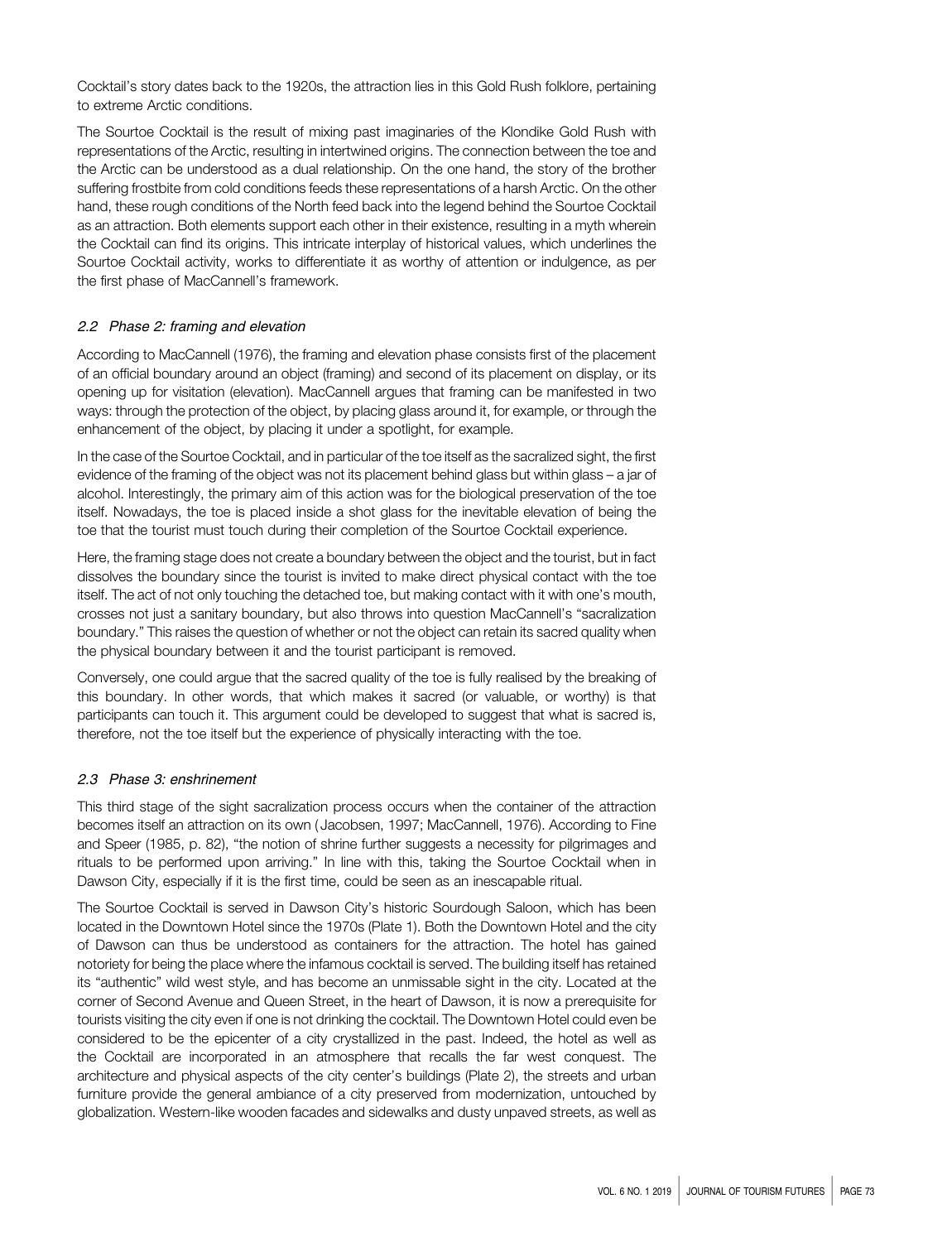

# Plate 2 Streets of Dawson City

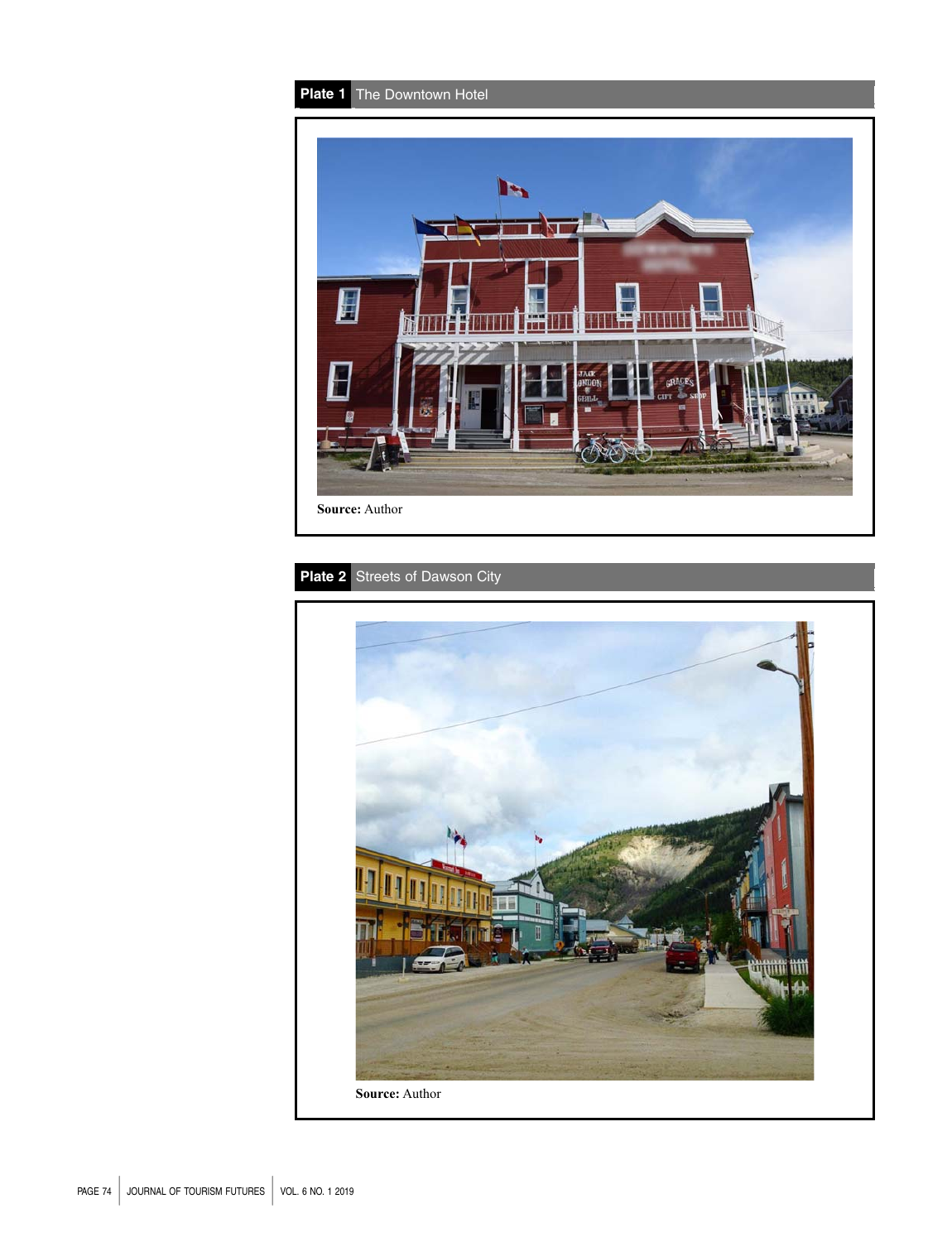the buildings' interiors, such as that of the Downtown Hotel or of Diamond Tooth Gertie's French cancan and casino, contribute to this feeling of living in the gold rush past and its environment (Plate 2). In addition, Dawson City's atmosphere is shaped by daily local activities and practices. For example, gold mining still exists in the Klondike region, and according to the Yukon Geological Survey, about 72,000 ounces of crude gold were declared in 2017 for a value of CAD \$94m (Bond and van Loon, 2018). This leads to an incongruous practice where one can still pay for goods and bet at the casino with gold nuggets instead of regular Canadian dollars. This practice adds to the uniqueness of the context in which the Sourtoe Cocktail is served. In other words, the Cocktail as an attraction is contained within the Downtown Hotel, which is itself contained within the ambiance of Dawson City.

#### 2.4 Phase 4: mechanical reproduction

This fourth stage refers to "the creation of prints, photographs, models or effigies of the object which are themselves valued and displayed" (MacCannell, 1976, p. 45). In the case of the Sourtoe Cocktail, three types of mechanical reproductions can be observed.

First, the original toe was replaced several times since 1973 for different reasons. The repetitive use of the original toe for the cocktail led to its deterioration over the years and several toes have been stolen, swallowed or simply lost. The bar owners had to find new toes to continue the attraction and over the years, people have donated their toes to the Downtown Hotel for future use. As a result, the original toe has been replaced or reproduced numerous times, and a range of toes are stored at the bar at any one time – working in rotation to act as "the toe." This process of reproduction is rather long as the toe is preserved and dehydrated in salt before being used for the cocktail, which takes around six months. This suggests that the sacralized object of this attraction is no longer a specific physical toe, but an immaterial object, or even a symbol.

Second, the Sourtoe Cocktail also exists through souvenirs. Books narrating the discovery of the toe by Captain Dick Stevenson, the man behind the cocktail, can be found in souvenir shops around the region. In addition, as proof as well as a concrete memory, a certificate and a membership card are offered to the visitor who was brave enough to take the shot. In this example, the toe is not literally reproduced, but it is the act of touching a mummified toe with your lips that is immortalized and thereby sacralized. The certificate (Plate 3) celebrates the experience rather than the toe as an object. Therefore, it can be argued that there is a shift in the sight sacralization process from the toe as a sacralized object to the toe as a sacralized experience.

Third, the experience of the Sourtoe Cocktail is preserved through a variety of digital content consisting of videos, photographs, blog posts and articles. This also evidences the close connection between tourist experiences and technology such as photography or social media (Balomenou and Garrod, 2019; Gretzel, 2017; Kim and Fesenmaier, 2017; Lo and McKercher, 2015; Urry and Larsen, 2011). Indeed, inside the bar, participants often record themselves or ask other visitors to film them while drinking the shot (Plate 4). This demonstrates how mechanical reproduction adapts to new technologies as these reproductions are not only physical (in the form of souvenirs), but also – and increasingly so – digital.

These three distinct types of mechanical reproduction suggest that the activity is well developed in terms of MacCannell's fourth phase. In addition, its reproductions are not only highly valued but also work to motivate others to take part in the activity.

#### 2.5 Phase 5: social reproduction

MacCannell defines phase 5 as when groups, cities or regions begin to name themselves after the attraction (MacCannell, 1976). In other words, when the attraction begins to be reproduced not just in the form of concrete souvenirs or merchandise, but in the form of inspiring social processes or groups in other destinations.

There are no examples of places, areas or institutions named after the Sourtoe Cocktail, which would ensure the perpetuation of the sight as a valued attraction (Fine and Speer, 1985), but there have been cases that reproduce similar experiences. Another example of a cocktail, which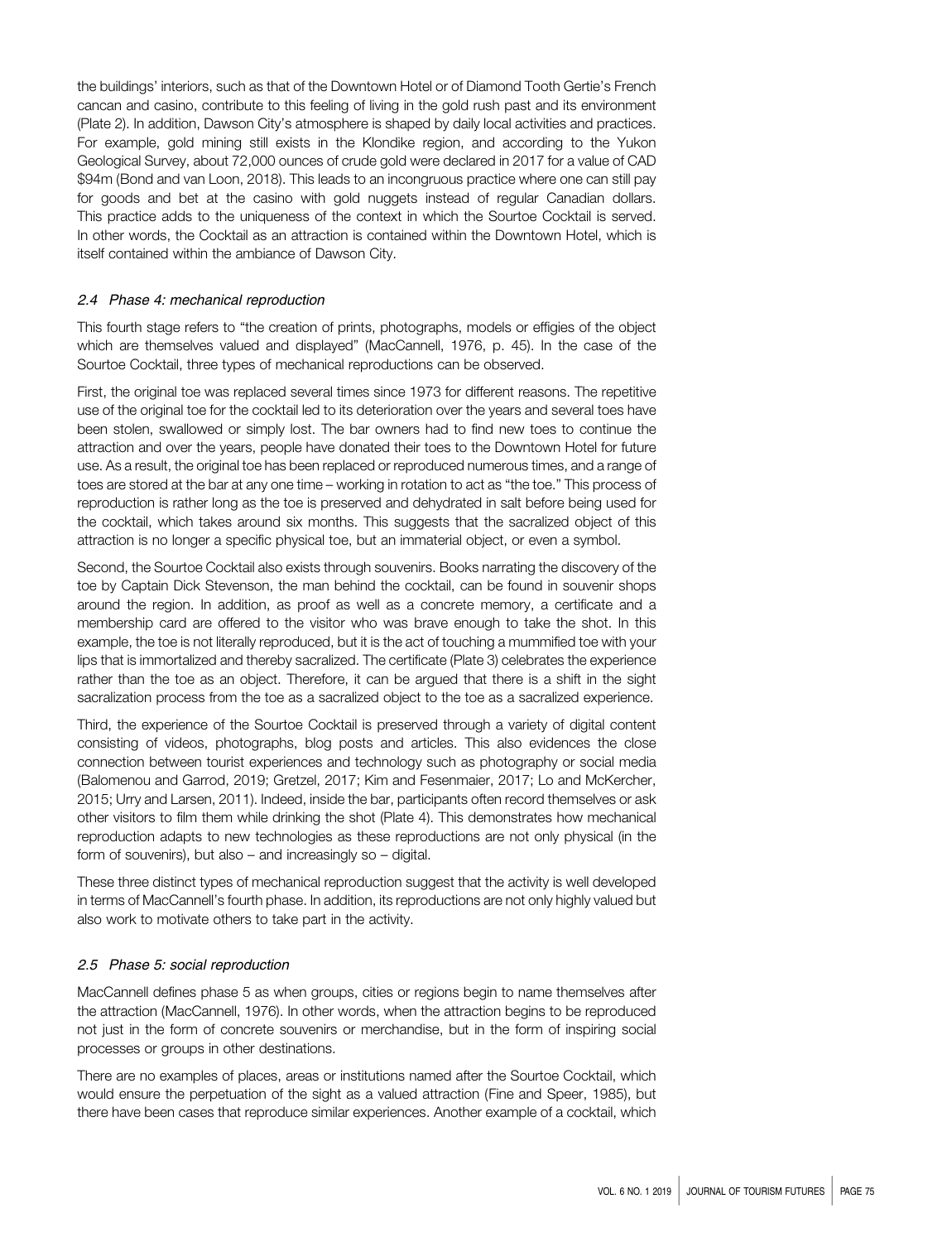| Pate 3 The Sourtoe certificate                                                   |
|----------------------------------------------------------------------------------|
|                                                                                  |
|                                                                                  |
|                                                                                  |
|                                                                                  |
|                                                                                  |
| In Recognition that                                                              |
| Alix Varnajet                                                                    |
| has successfully entered into the elite Sourtoe Cocktail Club                    |
| at the                                                                           |
| The Downtown Hotel 52                                                            |
| Dawson City, Yukon Territory, Canada                                             |
| "YOU CAN DRINK IT FAST, YOU CAN DRINK IT SLOW, BUT YOUR LIPS MUST TOUCH THE TOE" |
|                                                                                  |
| 79400<br>MEMBER #                                                                |
| 6.25.18                                                                          |
| <b>SOURTOE CAPTAIN</b><br>DATE                                                   |
|                                                                                  |
|                                                                                  |
| <b>Source: Author</b>                                                            |
|                                                                                  |

# Plate 4 Drinking the Sourtoe Cocktail

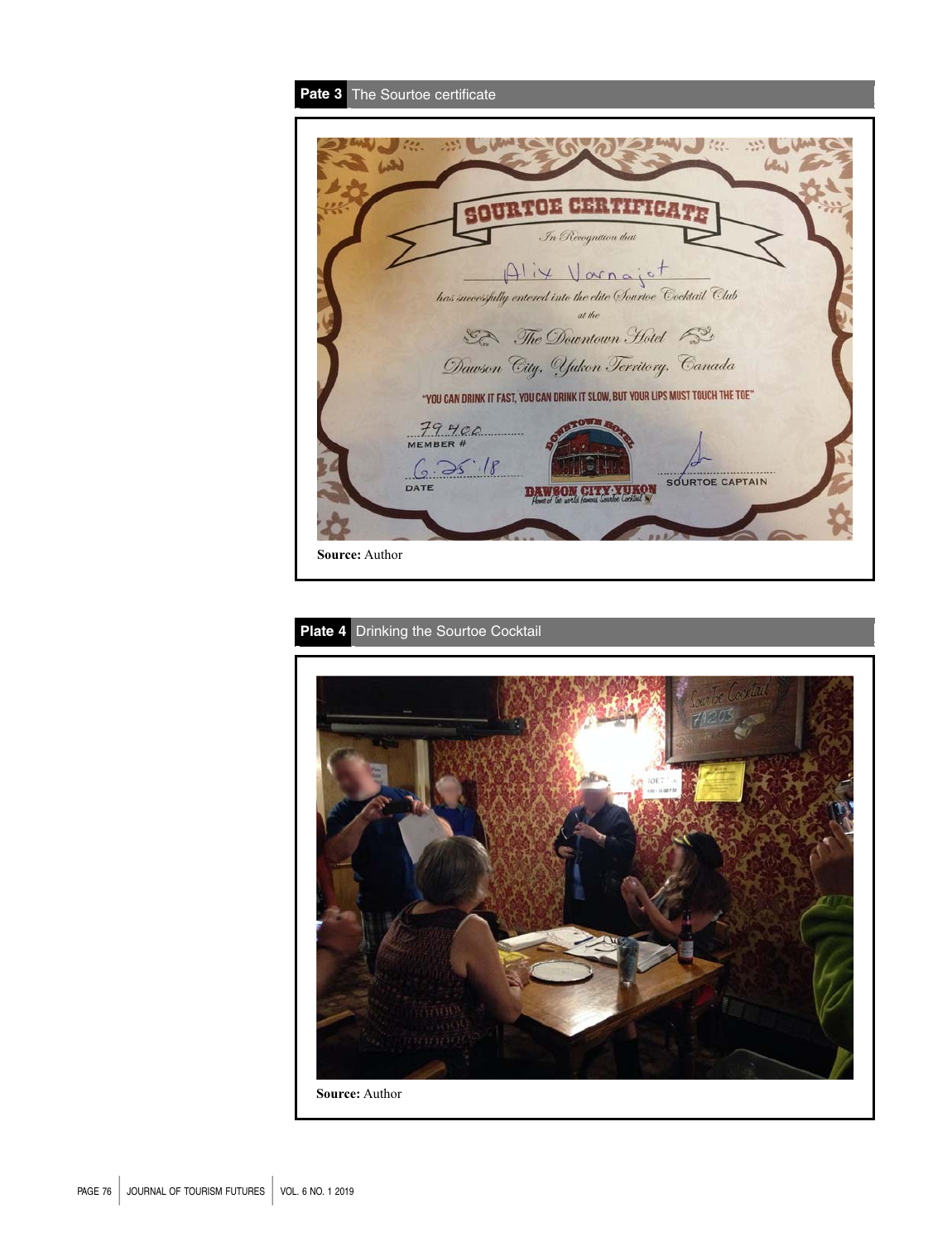publicly admits to having been inspired by the Sourtoe Cocktail, is the Dog Ball Highball. This was part of an event in February 2019 which raised funds for the Humane Society Dawson animal shelter (Discover Dawson, 2019). Similarly, to the Sourtoe Cocktail, in the Dog Ball Highball a real dog's testicle replaces the human toe in a shot of alcohol and the participant must drink the shot, letting the testicle touch their lips in order to join the "club." This reproduction of the Sourtoe Cocktail reflects the desire to be identified with the authentic (original) cocktail that has become a symbol of Dawson City (Fine and Speer, 1985).

It is worth noting that similar practices involving alcoholic rituals take place in other locations across the Circumpolar North. In Newfoundland and Labrador, Canada, it is customary to welcome newcomers by performing a ceremony known as Kissing the Cod, in which tourists must kiss a codfish before taking a shot of local rum (Byrne, 1997). Similarly, to the Sourtoe Cocktail, the cod kissing is accompanied by speeches and certificates are presented, recognizing the participant as an authentic Newfoundlander. In Iceland, visitors are encouraged to eat hákarl, a fermented piece of shark, chased down with a shot of local schnapps, Brennivín, also known as "black death." Although this particular practice belongs to Icelandic culinary traditions, restaurants of Reykjavik purposefully aim it at the tourist crowd (Bachórz, 2016).

In spite of these examples, the fifth phase of the sacralization of the Sourtoe Cocktail is not as developed as the mechanical reproduction phase. Although the social reproduction is still in its infancy, future possible steps for the attraction could emerge in the form of local restaurants or boutiques being renamed after the cocktail.

## 3. Discussion

#### 3.1 Sight sacralization and the Sourtoe Cocktail attraction

Historically, the theory of sight sacralization has been applied to inherently symbolic, precious or remarkable sights; MacCannell (1976) used the examples of the "true Crown of Thorns" or the "Gutenberg Bible." Jacobsen (1997) applied the framework to North Cape, Norway, symbolizing the northernmost point of continental Europe. Löytynoja (2008) also investigated the development of North Cape as a tourist attraction, along the Arctic Circle in Rovaniemi, the central point of Finland and the easternmost point of (continental) EU. In their article, Fine and Speer (1985) analyzed tour guides of the Lindheimer House, Texas, a historic landmark since 1936.

The originality of the Sourtoe Cocktail case stems from the intriguing fact that the sight is not an object of obvious worth or value, a rarity, or the result of notable talent, skill or creativity. On the contrary, it is one of the most common and everyday objects known to us – a part of the body of which almost everyone possesses ten. Taken out of context (i.e. detached from the body), the toe arguably gains even more pointlessness and bizarreness as almost nobody knows whose toe it was and only few participants are aware of the story behind and whose toe it is supposed to symbolize. In addition, the appeal of the toe lies in the ordinary nature of the sight, rather than being an exceptional attraction, turning this product into an absurd activity.

Tourists are far from being simply passive consumers in this case. Rather, they can be seen as essential actors (Edensor, 2000) alongside the toe, contributing to the success of the Sourtoe Cocktail as an attraction. They become performers and express feelings of disgust or fascination while curious visitors watch and take photographs and videos (Plate 4). They perform the practice and thereby confirm the sight's sacredness for prospective participants and onlookers. Indeed, the climax of the attraction occurs at the point of contact between the participants' lips and the toe. The toe taken separately would probably not be as emblematic as it is when it is combined with tourist engagement. In this attraction, the Toe Captain is only a mediator – a convener who emphasizes the mise-en-scène of the spectacle.

Another point emerging from this study, and revealed by the sight sacralization framework, is that the actual sacralized object is not a single toe, but several, as demonstrated by our analysis of the elevation and mechanical reproduction phases. Today, what is referred to as "the toe" could be any one of a range of toes that have reached the saloon in a variety of often uninteresting ways.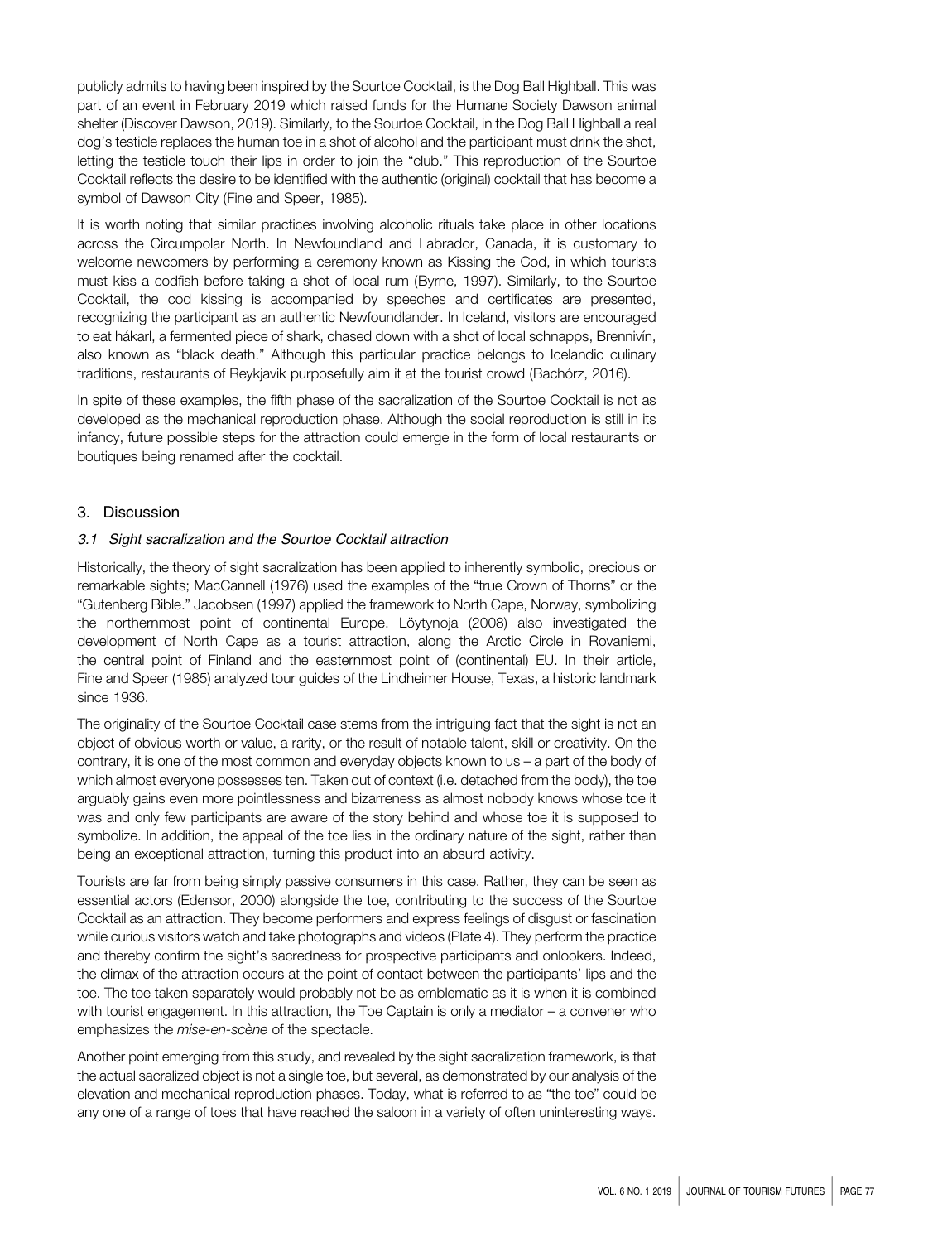In other words, the sacralization shifts from the toe as an object to the toe as a symbol. The draw is the sheer strangeness and perhaps the taboo of drinking a shot with a dehydrated mummified toe in it. The experience of interacting with the sacralized object is then more exciting and attractive than the object itself.

The application of MacCannell's framework to the Sourtoe Cocktail reveals a shift from the sacralization of a sight (a physical object) to the sacralization of an experience, wherein the toe becomes a symbol. As demonstrated, the actual attraction is the experience of drinking the Sourtoe Cocktail, rather than the toe as a simple object. Therefore, immaterial attractions such as particular experiences and performances (Fine and Speer, 1985) become relevant to deconstruct under MacCannell's framework.

Since the experience becomes identified to some extent with the destination, we can argue that the experience of the Sourtoe Cocktail, on a destination branding level, differentiates Dawson City. It is possible that tourists choose destinations not because of the physical characteristics of the destination but because of a particular experience that the destination offers. In many cases, the particular experience relies on physical characteristics of the destination. Although many tourists may travel to the Grand Canyon for a helicopter flightseeing tour, for example, this experience is impossible to carry out without being at the Grand Canyon. The case of the Sourtoe Cocktail, as we have argued, no longer relies heavily on its geographical Arctic context – it could be done anywhere – and this is perhaps why it is necessary that it is so bizarre and totally unique. We could argue, therefore, that experience sacralization requires the experience to be particularly unusual and unlikely to be replicated elsewhere. Although it is an interesting strategy of Dawson City to market this bizarre activity, it must be acknowledged that this one interesting experience does not brand, characterize or revitalize the entire destination.

#### 3.2 Arctification and the Sourtoe Cocktail

In tourism studies, there is no sound geographical definition of where the Arctic begins; some researchers have used the Arctic Human Development Report definition (Maher et al., 2014), the tree line (Stonehouse and Snyder, 2010) or the Arctic Circle (Viken, 2013). In their book on Arctic experiences, Lee et al. (2017, p. 2) simply included as their definition all "areas and regions as per the consideration of relevant phytogeographic, climatic, geomorphological, latitudinal and geopolitical criteria." Therefore, depending on the borders used to delimit the Arctic, Dawson City can be included within the Arctic, or, at the very least, can be considered as part of the periphery of the Arctic that could plausibly be incorporated into the image of the Arctic through Arctification.

In their report, Rantala et al. (2019) emphasize the negative impacts of Arctification, arguing that, because of the reliance on winter imagery (ice, snow and darkness, for example), tourism activities become highly landscape based and reliant on seasonal characteristics. This leaves tourism operators dependent on climatic elements that they cannot control, and locks activities into particular seasons. This restricts their potential to exist year-round, which is argued to be beneficial for the local economy. Neglecting distinct seasons in Arctic locations has arguably led to a "Disneyfication" of Arctic tourism, whereby the culture, nature and geography of the northern region is repackaged in a soft and commercial nature. In this way, Arctic tourism products arguably become shiny, "soft" adventure tourism products which are accessible to a wider segment of tourists but which do not reflect the true conditions of the Arctic and are not perceived to represent the "authentic," the "real reality" of the Arctic, to use MacCannell's words (1973, p. 591).

Having identified that Arctification is a trend in tourism in the North, the report on seasonality suggests some recommendations for operators, policymakers and others involved in the tourism industry. In relation to Arctification, the authors suggest that practitioners should "develop high-season tourism based on the local community perspective and with diverse images representing a variety of Arctic meanings and experiences" (Rantala et al., 2019, p. 63). Such strategy aims at "[avoiding] stereotypical production and marketing of winter tourism that reinforces the Arctification process and the image of the Arctic as cold, snowy and empty of people" (p. 63).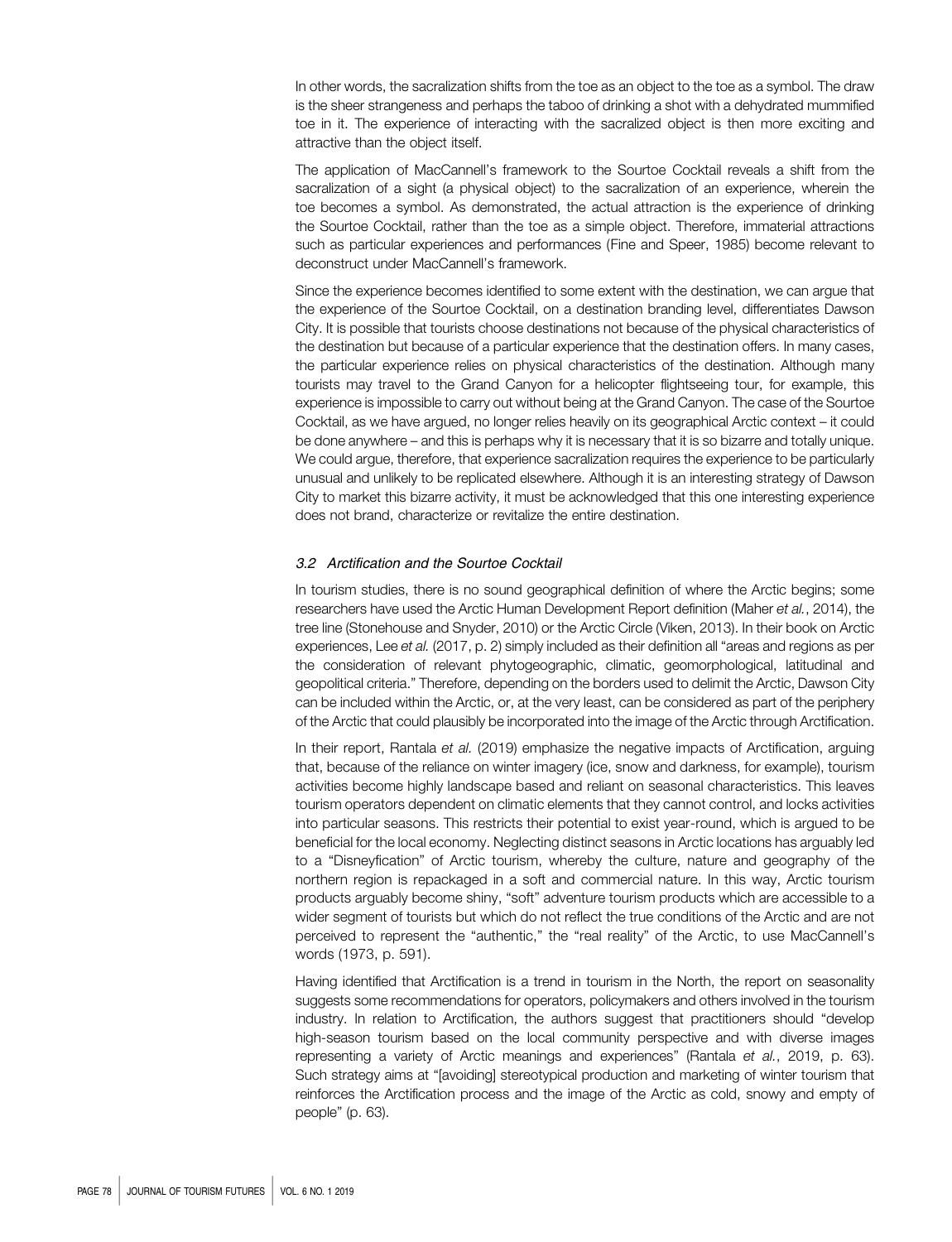As revealed by the deconstruction of the Sourtoe Cocktail case according to MacCannell's sight sacralization, the connection between the Sourtoe Cocktail and the Arctic is evident only at the first stage and from a historical perspective. Indeed, the origin of our case study lies in the rough conditions of the Arctic, in a blizzard that in the 1920s led Louie Linken to suffer from frostbite and lose his toe. The attraction gained notoriety because of this incongruous story that today is almost narrated as a legend. The harsh Arctic became the first driver of the Sourtoe Cocktail by bringing some absurdity on the one hand, as well as some credibility on the other hand. Indeed, the story had to be believed in order to generate curiosity among locals and visitors, and the Arctic, with its long history of epic adventures and tragedies, brings some reliability to this context. Nevertheless, the connection to the Arctic seems to stop here, at the origins of the story that led to the creation of the Sourtoe attraction. Indeed, as demonstrated, the enshrinement phase led to a greater connection with the Klondike gold mining folklore.

Due to its detachment from stereotypical Arctic characteristics, its focus on the very local context, and the ability of the activity to be conducted all year around, the Sourtoe Cocktail can be seen as an example that fulfills the recommendation quoted above. The Sourtoe Cocktail, through its unique quality, is certainly diverse and brings a greater variety of meanings to Arctic or potentially Arctic experiences. In this way, it combats the arguably negative trend of Arctification and contributes to a sustainable future for tourism in Dawson City, by tackling the restrictive nature of seasonality and incorporating local communities in the development of the product rather than global, homogenous perspectives of the Arctic.

The Sourtoe Cocktail is not a shiny, "Disneyfied" product. On the contrary, it is born out of a story of rough Arctic conditions, and the activity itself is raw and shocking to many. Although the story of the loss of the original toe takes place in a snowy, inhospitable and empty Arctic, the constant supply of human toes required to sustain the offering of the Sourtoe Cocktail as a tourism product reminds us that the Arctic region is very much inhabited, and that people are very much an integral part of it. In countering Arctification, Rantala et al. (2019) call for innovativeness, creativity and diversity in products, and this is something that the Sourtoe Cocktail activity offers in spades.

#### 4. Conclusion

This study has explored the intricacies of one particular tourism attraction located in the Yukon, known as the Sourtoe Cocktail. MacCannell's (1976) sight sacralization framework was applied in order to deconstruct some of the processes and relationships that permeate the activity. Analyzing the Sourtoe Cocktail according to this framework prompted an interesting discussion about the absurdity of what is being sacralized in this case – something very ordinary, and not of any obvious cultural, historical or aesthetic worth. Therefore, in this case, the making of the Sourtoe Cocktail product as an attraction started with the sacralization of the toe (an object), and as the product became more and more touristic, the sacralization shifted from the sight to the experience. We suggest that this opens the framework up to be applied to tourism experiences and performances as well as to more typical sights, and questioned whether this indicates an emerging shift in the tourism landscape, from the sacralization of objects to the sacralization of experiences.

Our analysis of the toe using MacCannell's framework revealed the local and social connections between the activity of the Sourtoe Cocktail and its Dawson City context. We argue that the activity is only "Arctic" in the sense that the original toe was lost in Arctic conditions, and that the activity's connection to the Arctic is therefore rather weak. This goes against the trend of Arctification which has previously been identified in northern regions. Actively counteracting Arctification becomes necessary in the contribution of a more sustainable and diverse future of Arctic tourism, where the tourism industry would become more relevant to local communities.

The Sourtoe Cocktail, of course, is only one example of a tourism activity in one northern destination that counteracts Arctification, but it nevertheless complements Rantala et al.'s report (2019) by exemplifying how products with their roots in stereotypical Arctic imagery can work to promote and increase sustainability, diversity and local relevance in Northern regions. Our case also builds on the report's findings by expanding its scope – offering an example from northern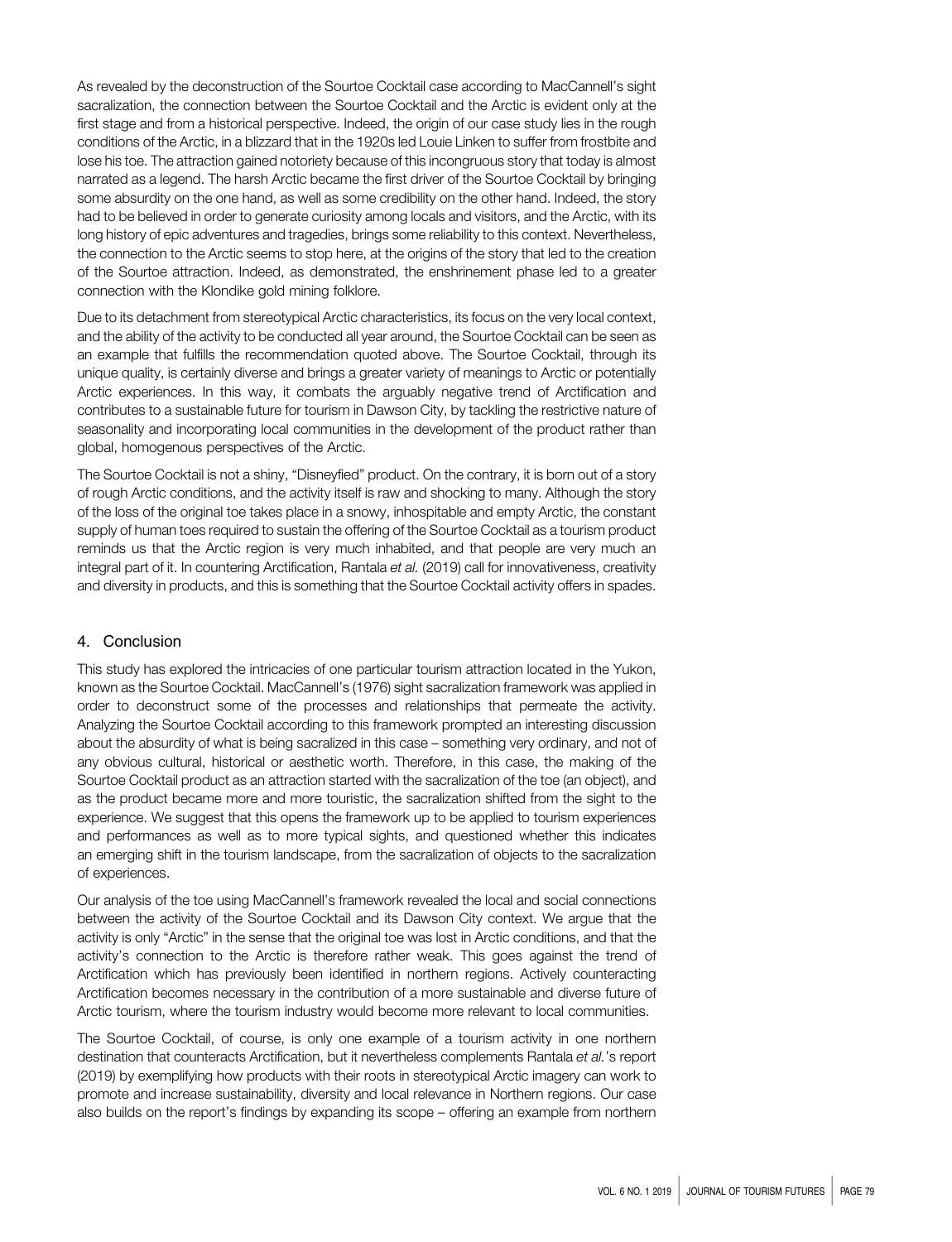Canada while the report focuses mainly on examples from northern Europe. This suggests that a countertrend to Arctification (which could be termed de-Arctification) can be seen to be developing not just in the European Arctic but in other Arctic or Northern locations as well. Overall, the case shines a positive light on the future of tourism in Northern and sub-Arctic areas. As argued in Rantala et al.'s report (2019), if de-Arctification contributes to the sustainability of tourism in the Arctic, then the Sourtoe Cocktail and its making into a tourism product can be seen as an example to follow for tourism practitioners in their future developments. Finally, this study calls for further research, both on the case study of the Sourtoe Cocktail and on the development of tourism in the Arctic at a more global scale. Additional research, including comprehensive and empirical ethnographic data collection would complete our conceptual approach of the Sourtoe Cocktail and benefit to its understanding and role in the tourism industry in the context of Dawson City. We also suggest that further research could focus on the examination of other emerging and peculiar or anomalous examples of tourism in the Arctic, and to further investigate the potential of de-Arctification.

#### **References**

Bachórz, A. (2016), "Disgusting shark meat and the taste of North: Icelandic food in the 'mouth' of Polish tourists and migrants", in Rancew-Sikora, D. and Skaptadóttir, U.D. (Eds), Mobility to the Edges of Europe, Scholar, Warsaw, pp. 109-35.

Balomenou, N. and Garrod, B. (2019), "Photographs in tourism research: prejudice, power, performance and participant-generated images", Tourism Management, Vol. 70, pp. 201-17.

Bond, J.D. and van Loon, S. (2018), "Yukon Placer Mining Industry 2015-2017", Yukon Geological Survey, Department of Energy, Mines and Resources, Government of Yukon, Whitehorse.

Butler, R. (1980), "The concept of a tourist area cycle of evolution: implications for management of resources", The Canadian Geographer, Vol. 24 No. 1, pp. 5-12.

Byrne, P. (1997), "Booze, ritual, and the invention of tradition: the phenomenon of the Newfoundland screech-in", in Tuleja, T. (Ed.), Usable Pasts: Traditions and Groups Expressions in North America, Utah State University Press, Logan, UT, pp. 232-248.

Coates, K. and Morrison, W. (2005), Land of the Midnight Sun: A History of the Yukon, 2nd ed., McGill – Queen's University Press, Montreal.

de la Barre, S. (2013), "Wilderness and cultural tour guides, places identity and sustainable tourism in remote areas", Journal of Sustainable Tourism, Vol. 21 No. 6, pp. 825-44.

Discover Dawson (2019), "Welcome to Dawson City - February 2019", available at: [https://dawsoncity.ca/](http://creativecommons.org/licences/by/4.0/legalcode) [wp-content/uploads/2019/02/Feb-final.pdf](http://creativecommons.org/licences/by/4.0/legalcode) (accessed May 16, 2019).

Edensor, T. (2000), "Staging tourism: tourists as performers", Annals of Tourism Research, Vol. 27 No. 2, pp. 322-44.

Fine, E.C. and Speer, J.H. (1985), "Tour guide performances as sight sacralization", Annals of Tourism Research, Vol. 12 No. 1, pp. 73-95.

Fjellestad, M.T. (2016), "Picturing the Arctic", Polar Geography, Vol. 39 No. 4, pp. 228-38.

Forristal, L.J., Marsh, D.G. and Lehto, X.Y. (2011), "Revisiting MacCannell's site sacralization theory as an analytical tool: historic Prophetstown as a case study", International Journal of Tourism Research, Vol. 13 No. 6, pp. 570-82.

Grenier, A.A. (2007), "The diversity of Polar tourism: some challenges facing the industry in Rovaniemi, Finland", Polar Geography, Vol. 30 Nos 1-2, pp. 55-72.

Gretzel, U. (2017), "#travelselfie: a netnographic study of travel identity communicated via Instagram", in Carson, S. and Pennings, M. (Eds), Performing Cultural Tourism, Routledge, London, pp. 115-27.

Guest, H. (2012), "Dawson. The Canadian Encyclopedia", The Canadian Encyclopedia, available at: [https://](https://thecanadianencyclopedia.ca/index.php/en/article/dawson) [thecanadianencyclopedia.ca/index.php/en/article/dawson](https://thecanadianencyclopedia.ca/index.php/en/article/dawson) (accessed May 17, 2019).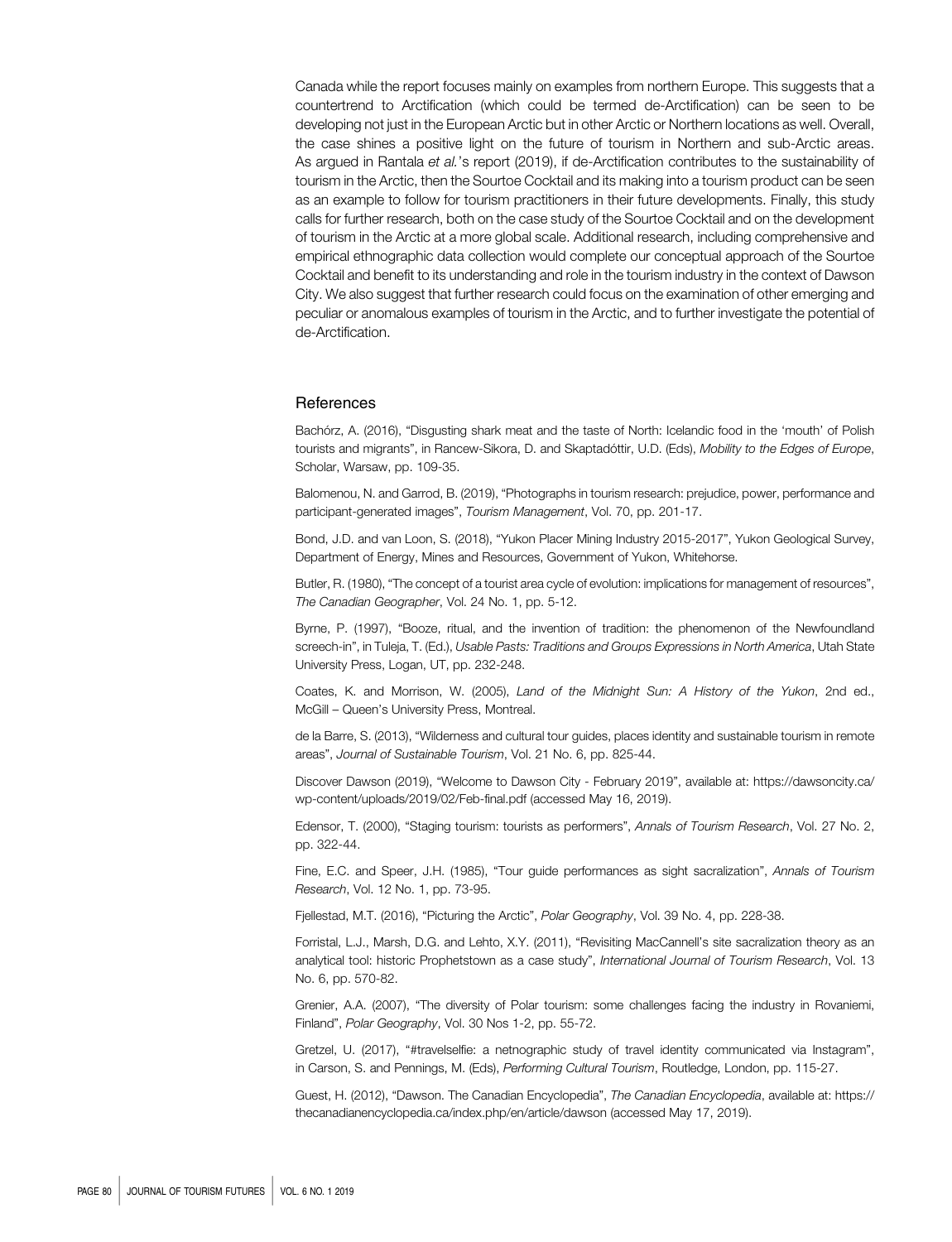Hall, C.M. and Johnston, M.E. (1995), "Introduction: Pole to Pole: tourisme issues, impacts and the search for a management regime in Polar regions", in Hall, C.M. and Johnston, M.E. (Eds), Polar Tourism: Tourism in the Arctic and Antarctic Regions, Wiley, Chichester, pp. 1-26.

Hall, C.M. and Saarinen, J. (2010), "Polar tourism: definitions and dimensions", Scandinavian Journal of Hospitality and Tourism, Vol. 10 No. 4, pp. 448-67.

Hansson, H. (2015), "Arctopias: the Arctic as no place and new place in fiction", in Evengård, B., Nymand Larsen, J. and Paasche, Ø. (Eds), The New Arctic, Springer, Cham, pp. 69-78.

Hull, J., de la Barre, S. and Maher, P.T. (2017), "Peripheral geographies of creativity: the case of aboriginal tourism in Canada's Yukon Territory", in Viken, A. and Müller, D.K. (Eds), Tourism and Indigeneity in the Arctic, Channel View Publications, Bristol, pp. 157-181.

Jacobsen, J.K.S. (1997), "The making of an attraction: the case of North Cape", Annals of Tourism Research, Vol. 24 No. 2, pp. 341-356.

Kim, J. and Fesenmaier, D.R. (2017), "Sharing tourism experiences: the posttrip experience", Journal of Travel Research, Vol. 56 No. 1, pp. 28-40.

Lee, Y.-S., Weaver, D.B. and Prebensen, N.K. (2017), "Arctic destinations and attractions as evolving peripheral settings for the production and consumption of peak tourism experiences", in Lee, Y.-S., Weaver, D. and Prebensen, N. (Eds), Arctic Tourism Experiences: Production, Consumption and Sustainability, CABI, Wallingford, pp. 1-8.

Leiper, N. (1979), "The framework of tourism: towards a definition of tourism, tourist, and the tourist industry", Annals of Tourism Research, Vol. 6 No. 4, pp. 390-407.

Lo, I.S. and McKercher, B. (2015), "Ideal image in process: online tourist photography and impression management", Annals of Tourism Research, Vol. 52, pp. 104-16.

Loftsdóttir, K. (2015), "The exotic north: gender, nation branding and post-colonialism in Iceland", NORA-Nordic Journal of Feminist and Gender Research, Vol. 23 No. 4, pp. 246-260.

Löytynoja, T. (2008), "The development of specific locations into tourist attractions: cases from Northern Europe", Fennia – International Journal of Geography, Vol. 186 No. 1, pp. 15-29.

MacCannell, D. (1973), "Staged authenticity: arrangements of social space in tourist settings", American Journal of Sociology, Vol. 79 No. 3, pp. 589-603.

MacCannell, D. (1976), The Tourist, Schocken Books, New York, NY.

Maher, P.T. (2017), "Tourism futures in the Arctic", in Latola, K. and Savela, H. (Eds), The Interconnected Arctic – UArctic Congress 2016, Springer, Cham, pp. 213-220.

Maher, P.T., Gelter, H., Hillmer-Pegram, K., Hovgaard, G., Hull, J., Jóhannesson, G.T., Karlsdóttir, A., Rantala, O. and Pashkevich, A. (2014), "Arctic tourism: realities and possibilities", in Heininen, L., Exner-Pirot, H. and Plouffe, J. (Eds), Arctic Yearbook, 2014, Northern Research Forum, Akureyri, pp. 290-306.

Morse, K. (2003), The Nature of Gold: An Environmental History of the Klondike Gold Rush, University of Washington Press, Seattle, WA.

Müller, D.K. and Viken, A. (2017), "Toward a de-essentializing of indigenous tourism?", in Viken, A. and Müller, D.K. (Eds), Tourism and Indigeneity in the Arctic, Channel View Publications, Bristol, pp. 281-289.

Palma, D., Varnajot, A., Dalen, K., Basaran, I.K., Brunette, C., Bystrowska, M., Korablina, A.D., Nowicki, R.C. and Ronge, T.A. (2019), "Cruising the marginal ice zone: climate change and Arctic tourism", Polar Geography, Vol. 42 No. 4, pp. 215-35.

Rantala, O., de la Barre, S., Granås, B., Jóhannesson, G.T., Müller, D.K., Saarinen, J., Tervo-Kankare, K., Maher, P.T. and Niskala, M. (2019), "Arctic Tourism in Time of Change: Seasonality", Nordic Council of Ministers, Copenhagen.

Saarinen, J. and Varnajot, A. (2019), "The Arctic in tourism: complementing and contesting perspectives on tourism in the Arctic", Polar Geography, Vol. 42 No. 2, pp. 109-24.

Sæþórsdóttir, A.-D., Hall, C.M. and Saarinen, J. (2011), "Making wilderness: tourism and the history of the wilderness in Iceland", Polar Geography, Vol. 34 No. 4, pp. 249-273.